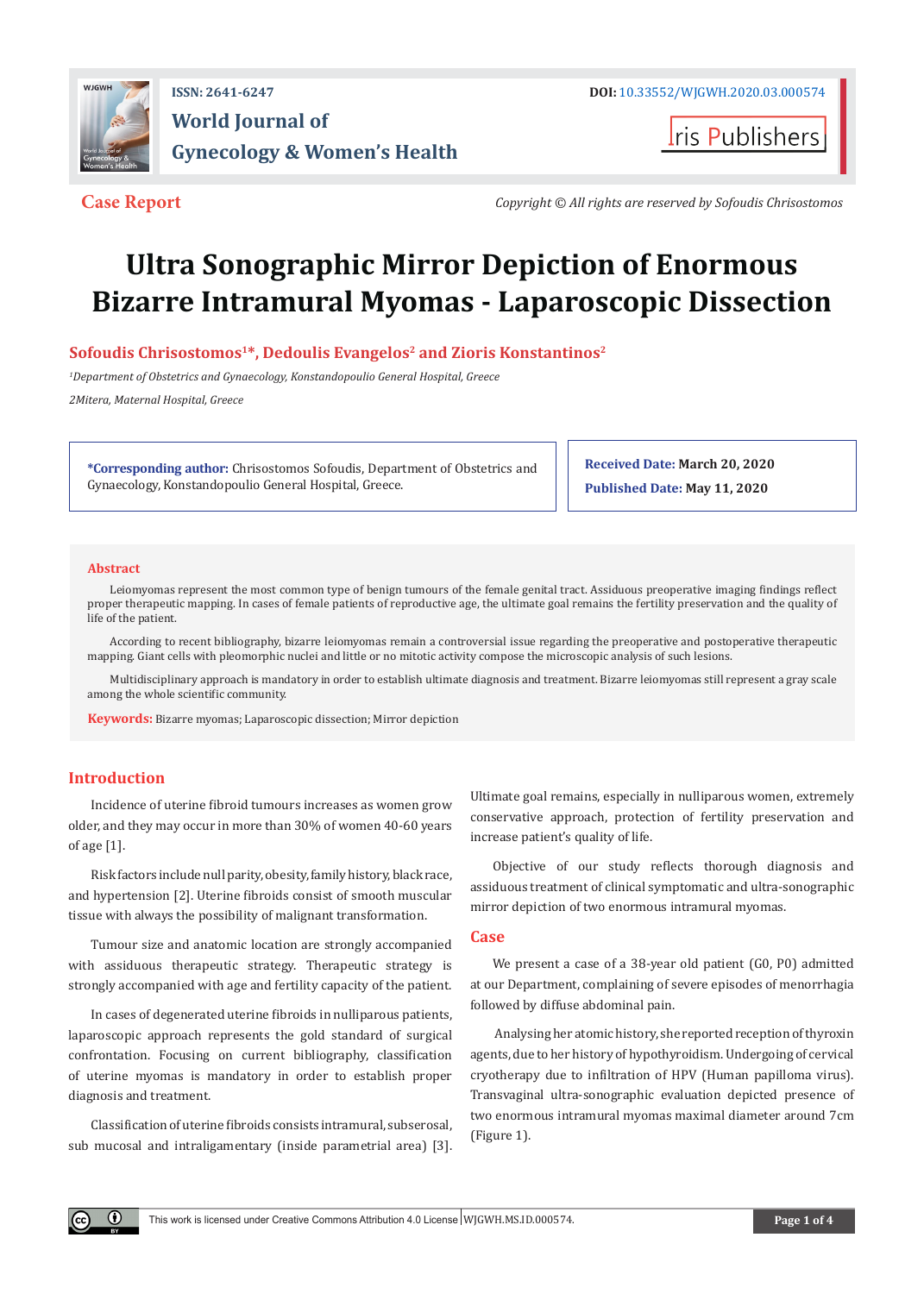

Diagnostic curettage did not reveal signs of malignancy, detecting existence of endometrial polyp. Pap smear without areas of neoplasmatic infiltration.



Abdominal MRI confirmed all imaging findings, consisting of conservative therapeutic mapping, focusing always on fertility preservation. Patient underwent laparoscopic dissection of intramural myomas, as standard of care towards the establishment of proper therapeutic strategy.

Preoperative injection of pitressin in order to decrease any intraoperative myometrial bleeding (Figure 2). Penetrating the abdominal cavity two enormous intramural myomas mirror shaped was performed. Same maximal diameter, origin and depth of infiltration.



**Figure 3:** Mirror-like depiction of intramural myomas.

**Citation:** Sofoudis Chrisostomos, Dedoulis Evangelos, Zioris Konstantinos. Ultra Sonographic Mirror Depiction of Enormous Bizarre Intramural Myomas - Laparoscopic Dissection. W J Gynecol Women's Health. 3(5): 2020. WJGWH.MS.ID.000574. DOI: [10.33552/](http://dx.doi.org/10.33552/WJGWH.2020.03.000574) [WJGWH.2020.03.000574](http://dx.doi.org/10.33552/WJGWH.2020.03.000574).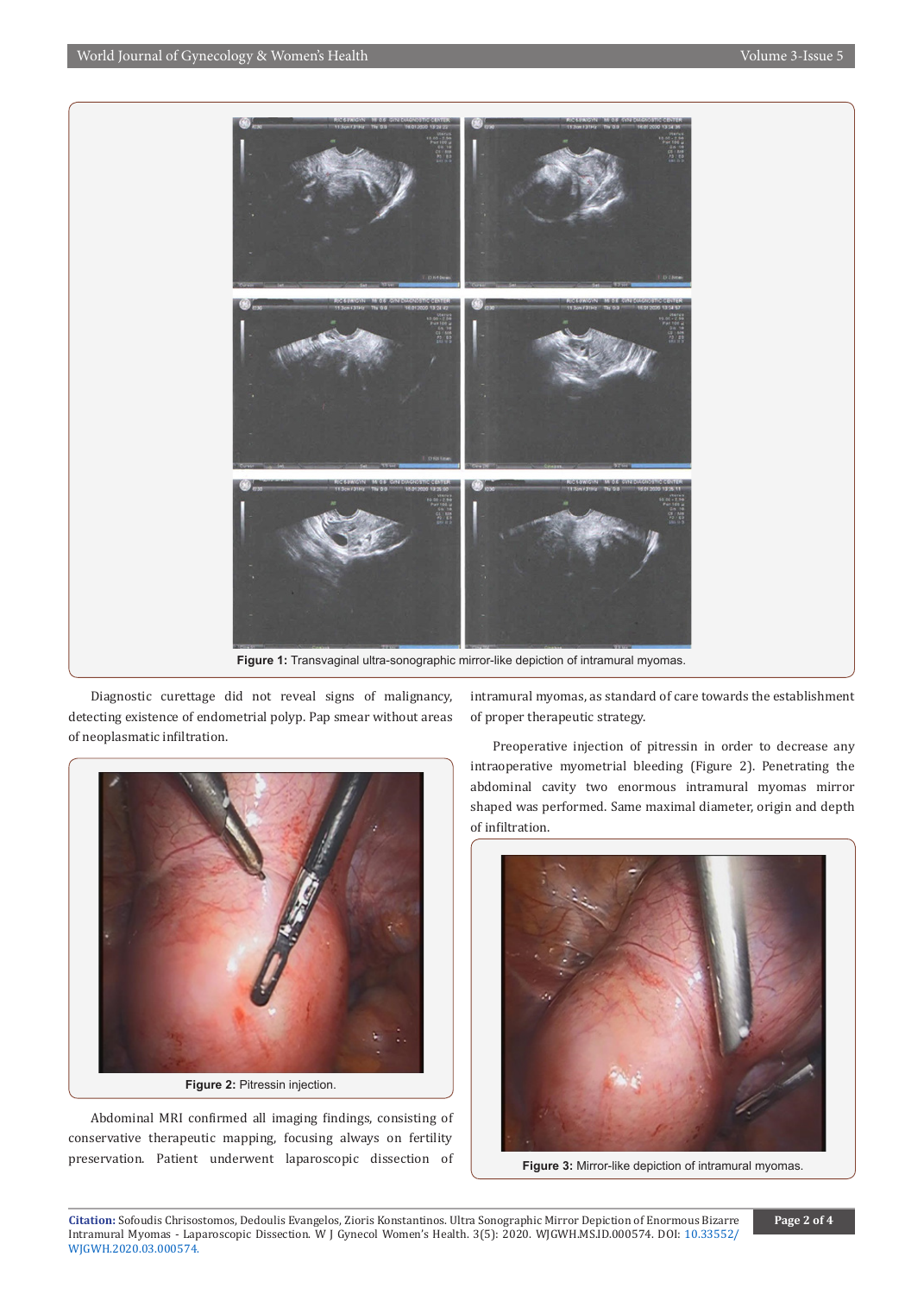Assiduous dissection followed by thorough haemostasis was mandatory. Histologic evaluation revealed presence of two intramural myomas maximal diameter of 7cm, covered with gigantic and multinuclear areas of bizarre myomas. (Figure 3).



**Figure 4:** Suturing of myometrial cavity.

Suturing of myometrial cavity and washing of peritoneal cavity was performed (Figure 4). Last step of therapeutic mapping was morcellation of intramural myomas (Figure 5). Patient was discharged from our Department next pod in good clinical condition.



**Figure 5:** Morcellation of intramural myoma.

### **Discussion**

Many factors affect the therapeutic mapping of uterine myomas. Age of the patient, gynecologic or obstetrical history, previous surgical procedures and fertility preservation.

Uterine fibroids consist of smooth muscular tissue with always the possibility of malignant transformation [4]. Tumour size and anatomic location are strongly accompanied with assiduous therapeutic strategy [5].

Transvaginal ultrasonography reflects the first preoperative procedure, depending on the physician's experience and technical sufficiency of the ultrasound machine. Imaging findings as areas of cystic degeneration, enlarged and asymmetric vascularization, papillary protrusions, and possibly increased tumour markers as Ca-125/Ca 15-3/Ca 19-9 reveal preoperative procedures of malignant metaplasia [6].

In such cases, abdominal MRI can, without a doubt, guide the preoperative management [6]. After WHO (World Health Organization) classification bizarre leiomyomas presented as fibroids with giant cells with pleomorphic nuclei and little or no mitotic activity [7].

 In many cases they represent a histologic gray zone concerning the therapeutic mapping in female patients of reproductive age. Before final diagnosis is established, assiduous examination of the specimen is mandatory focusing on terms of atypia or necrosis (simple, moderate, or severe).

Along with genetic predisposition and ovarian hormone stimulation, many growth factors are identified. Besides genetic predisposition and ovarian hormones that play a major role in tumour expansion, a large number of growth factors have also been identified which favour expansion.

These are insulin-like growth factor (IGF), epidermal growth factor (EGF) and platelet-derived growth factor (PDGF), transforming growth factor beta (TGF beta), and basic fibroblast growth factor (BFGF) [8]. These may have a role to play in tumour expansion. The major differential dilemma remains the establishment of bizarre uterine myomas versus endometrial stromal sarcoma (ESS).

The main characteristics of ESS consist of infiltrative myometrium growth and vascular invasion, presence of necrotic areas, and mitotic activity [9].

Due to infiltration of the myometrial basal membrane, surgical dissection after staging of the lesion represents the gold standard. Multidisciplinary approach is mandatory in order to establish proper postoperative treatment.

In cases of metastatic ESS, neoadjuvant therapy or series of radiotherapy will under stage the tumour expansion and make the tumour staging surgically feasible. On the other hand, patients with positive progesterone or estrogen receptors (ER+, PR+), can be treated postoperatively with hormonal agents such as progestogens [10].

#### **Conclusion**

Bizarre uterine fibroids represent a controversial scientific zone in the current bibliography. More studies must be conducted in order to establish proper diagnosis and treatment. Multidisciplinary approach is mandatory in cases of patients of reproductive age. Ultimate goal remains in such cases, always fertility preservation.

**Citation:** Sofoudis Chrisostomos, Dedoulis Evangelos, Zioris Konstantinos. Ultra Sonographic Mirror Depiction of Enormous Bizarre Intramural Myomas - Laparoscopic Dissection. W J Gynecol Women's Health. 3(5): 2020. WJGWH.MS.ID.000574. DOI: [10.33552/](http://dx.doi.org/10.33552/WJGWH.2020.03.000574) [WJGWH.2020.03.000574](http://dx.doi.org/10.33552/WJGWH.2020.03.000574)